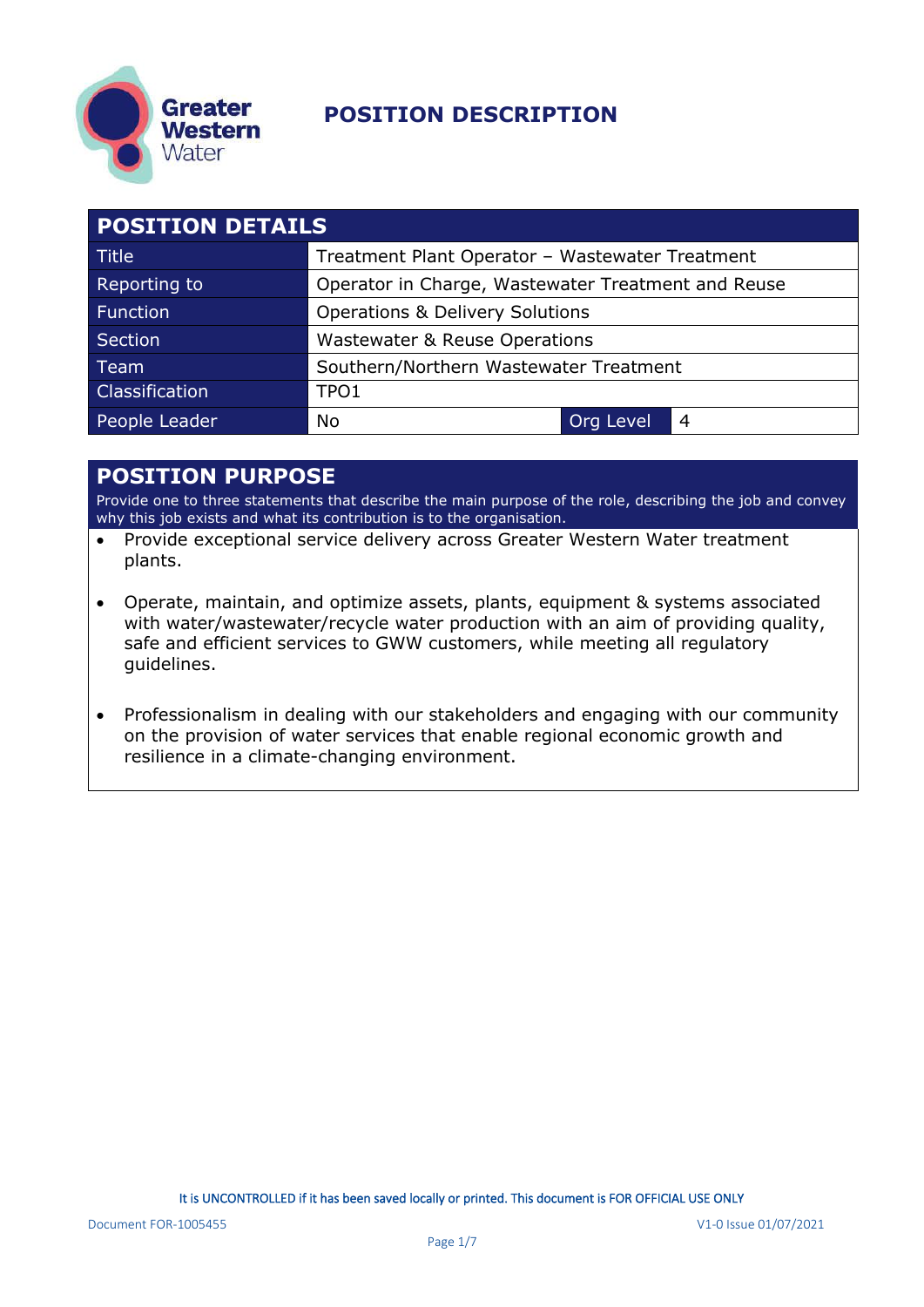

#### **ORGANISATION CONTEXT – ABOUT GREATER WESTERN WATER**

Greater Western Water (GWW) enhances the customer experience and security by providing more affordable services for the communities it serves. It's how we play our part in keeping Melbourne's inner and western regions vibrant, unique and a great place to live.

The challenge into the future, is to continue to develop the organisation in addressing the unprecedented growth being experienced in Melbourne's western corridor, in a way that:

- Delivers value for customers and communities
- Leverages partnerships and technology to create future opportunities
- Enables a performance focused, safe and inclusive workplace culture where employees can innovate and thrive
- Contributes to a highly liveable, viable region, and
- Cares for the environment.

Greater Western Water respectfully acknowledges the peoples of the Kulin Nation as the Traditional Owners of the lands and waters on which our service area lies.

| <b>MAJOR ACCOUNTABILITY AREAS</b>                                                                                                                                                            |                                                                                                                                                                                                                                                                        |  |
|----------------------------------------------------------------------------------------------------------------------------------------------------------------------------------------------|------------------------------------------------------------------------------------------------------------------------------------------------------------------------------------------------------------------------------------------------------------------------|--|
| <b>Major Accountability Area</b>                                                                                                                                                             | <b>Key Performance Indicator</b>                                                                                                                                                                                                                                       |  |
| <b>Monitoring and Reporting</b>                                                                                                                                                              | <b>Measures</b>                                                                                                                                                                                                                                                        |  |
| Provide high level analytical and<br>problem-solving skills in all aspects of<br>treatment plant operations and<br>processes.                                                                | Operate plants to ensure performance<br>$\bullet$<br>targets are met.<br>Supply of daily customer water order<br>$\bullet$<br>volumes and CWW compliance<br>obligations are met.<br>Respond to alarms in a timely efficient<br>$\bullet$<br>and cost-effective manner. |  |
| Undertake detailed monitoring and<br>reporting of plant operational<br>performance issues and liaise with<br><b>GWW Wastewater Process Operations</b><br>team to resolve operational issues. | Plant performance is monitored and<br>$\bullet$<br>performance issues are recorded in<br>daily logs and escalated as required.<br>Participates and contributes to<br>$\bullet$<br>Operations and Process meetings.                                                     |  |
| Undertake routine workplace<br>inspections and close out actions that<br>arise                                                                                                               | Allocated workplace inspections are<br>$\bullet$<br>completed.<br>Assigned audit/Bridge actions are<br>$\bullet$<br>implemented.                                                                                                                                       |  |

It is UNCONTROLLED if it has been saved locally or printed. This document is FOR OFFICIAL USE ONLY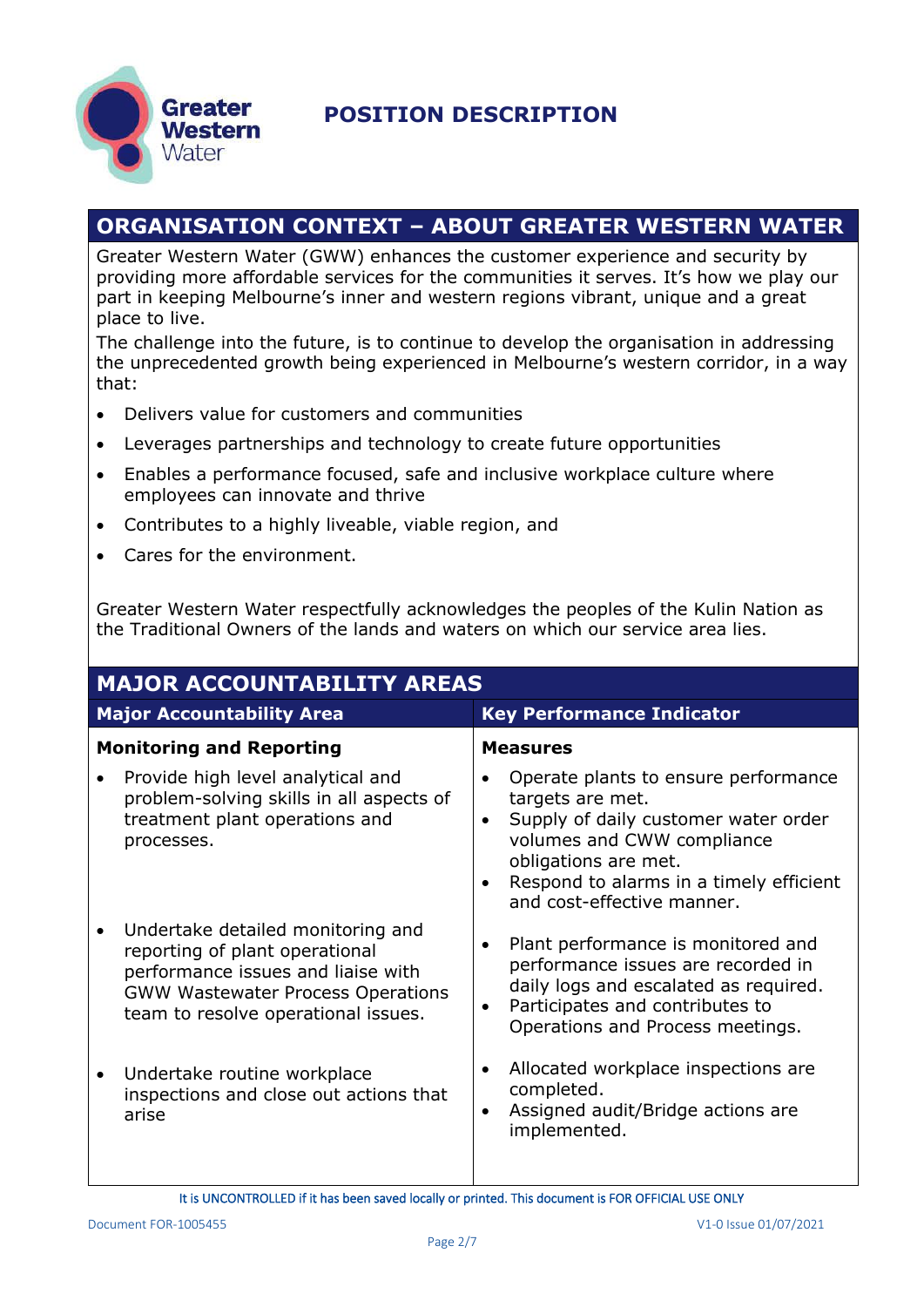

| Undertake necessary onsite sampling<br>and laboratory monitoring activities in<br>accordance with the site sampling and<br>monitoring plan.<br>Run Toolbox meetings, attend<br>operations/process meetings                                     | Sampling and monitoring activities are<br>$\bullet$<br>managed within approved budget,<br>specified timelines in accordance with<br>regulatory requirements and CWW's<br>policies and procedures.<br>Attend and run toolbox meetings.<br>$\bullet$<br>Contribution at operations and process<br>$\bullet$<br>meetings/workshops. |
|------------------------------------------------------------------------------------------------------------------------------------------------------------------------------------------------------------------------------------------------|----------------------------------------------------------------------------------------------------------------------------------------------------------------------------------------------------------------------------------------------------------------------------------------------------------------------------------|
| <b>Exceptional Service Delivery</b>                                                                                                                                                                                                            | <b>Measures</b>                                                                                                                                                                                                                                                                                                                  |
| Supports the Operator In Charge to<br>implement an operating model that<br>delivers services that are safe, reliable<br>and affordable.                                                                                                        | Demonstrates flexibility/agility to<br>deliver team activities<br>Demonstrated support to OIC,<br>$\bullet$<br>Operators and Maintenance and<br>Process teams.<br>Treatment services delivered are safe<br>$\bullet$<br>and reliable.                                                                                            |
| Operate treatment plants and<br>associated infrastructure to supply<br>alternative water and sewerage<br>services to customers within prescribed<br>levels of service and foster consistency<br>in approach across GWW operating<br>footprint. | Service delivery and performance<br>targets are met including (where<br>applicable) the supply of daily.<br>customer water order volumes.<br>Demonstrates exceptional customer<br>$\bullet$<br>service.                                                                                                                          |
| Respond to service interruptions and<br>return treatment assets back into<br>operation within prescribed levels of<br>service.                                                                                                                 | Timely response to service<br>$\bullet$<br>interruptions and escalation during<br>business hours and when on-call.<br>Supports operations and maintenance<br>$\bullet$<br>team in returning plant back to<br>operation.                                                                                                          |
| Maintain product quality (alternative<br>water and sewerage) within prescribed<br>standards.                                                                                                                                                   | Ongoing product compliance with<br>$\bullet$<br>(where applicable) the Department of<br>Health (DOH) approved Recycled<br>Water Quality Management Plan; EPA<br>Licence; any other relevant regulatory<br>requirement.                                                                                                           |
| <b>Operational Management</b>                                                                                                                                                                                                                  | <b>Measures</b>                                                                                                                                                                                                                                                                                                                  |
| Follows standard operating procedures<br>and other operational /regulatory<br>documents such as EPA licences and<br>HSEQ management plans. Participates                                                                                        | Demonstrated adherence to treatment<br>$\bullet$<br>plant SOP's and regulatory                                                                                                                                                                                                                                                   |

It is UNCONTROLLED if it has been saved locally or printed. This document is FOR OFFICIAL USE ONLY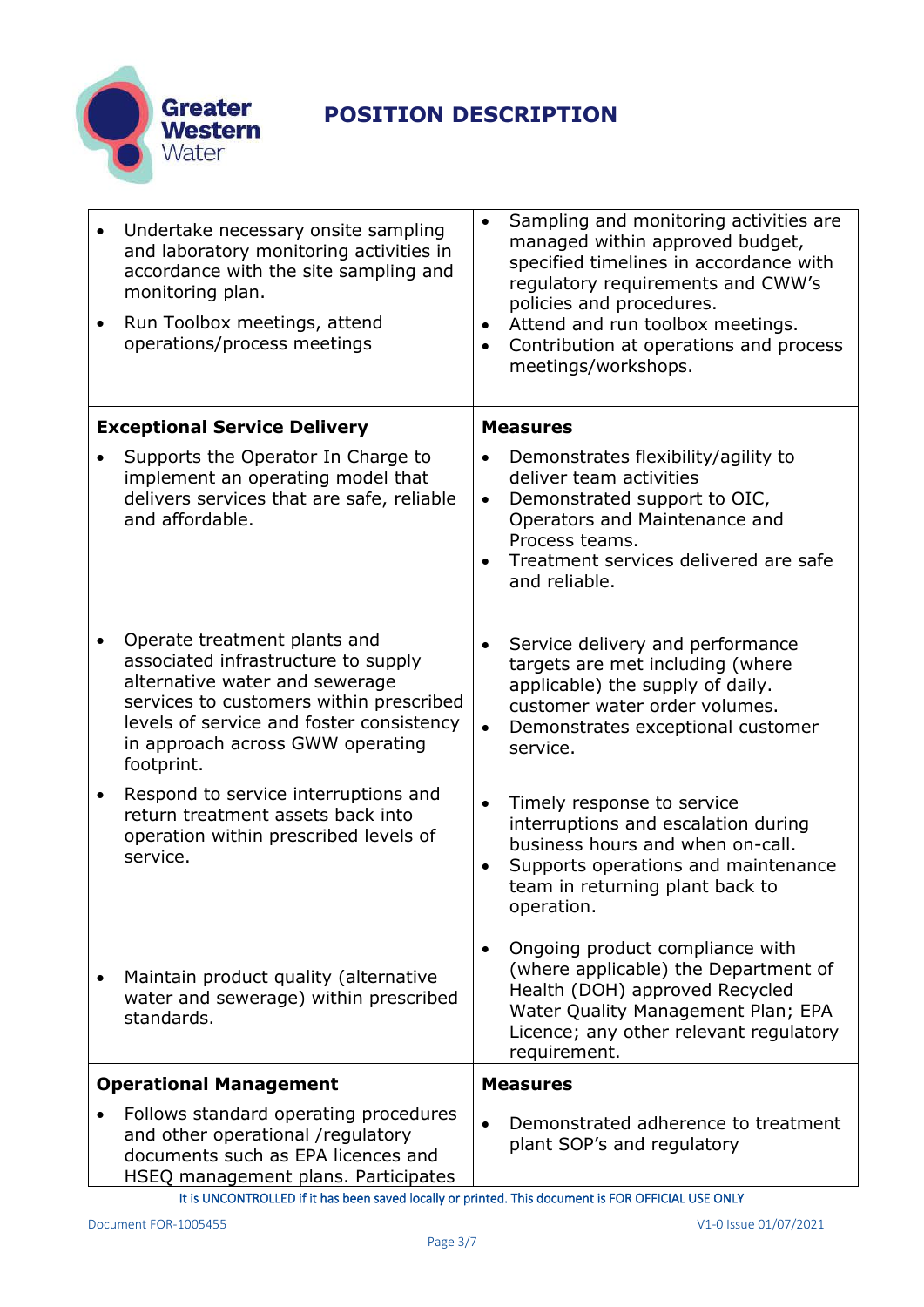

|           | in periodic reviews to maintain the<br>currency and relevance of work<br>processes and plans.                                                                                               | $\bullet$                   | requirements (EPA Licence, EIPs,<br>RWQMP, etc).<br>Participates and contributes to the<br>review of SOP's and HSEQ<br>management plans.                                                   |
|-----------|---------------------------------------------------------------------------------------------------------------------------------------------------------------------------------------------|-----------------------------|--------------------------------------------------------------------------------------------------------------------------------------------------------------------------------------------|
| $\bullet$ | Maintains effectiveness and accuracy<br>of the Permit to Work system and<br>fosters a safe working environment for<br>contractors and maintenance<br>personnel.                             | ٠<br>$\bullet$<br>$\bullet$ | Permits to Work are issued correctly.<br>Chemicals are delivered in a safe,<br>compliant and efficient manner<br>Identifies maintenance needs and<br>promptly raises work requests/orders. |
|           | Support delivery of treatment plant<br>capital works and maintenance<br>programs with time, cost and quality<br>constraints.                                                                | $\bullet$<br>$\bullet$      | Delivery of allocated capital projects.<br>Supports Maintenance team and<br>Project Delivery led capital projects.<br>Timely, efficient and cost-effective<br>response to SCADA alarms.    |
| $\bullet$ | Attends to plant SCADA alarms and<br>actively manages plant performance to<br>meet quality, environmental and<br>financial KPIs.                                                            | $\bullet$<br>$\bullet$      | Timely decisions and escalation of<br>performance issues, as required.<br>Compliance with EPA/DH obligations.                                                                              |
|           | Takes personal leadership in<br>identifying and achieving continuous<br>improvement targets.                                                                                                | $\bullet$                   | Identifies improvement<br>opportunities/projects.                                                                                                                                          |
| $\bullet$ | Induction of GWW personnel and<br>contractors                                                                                                                                               |                             | Inductions conducted.<br>Supports team in conducting site<br>inductions in a timely manner.                                                                                                |
|           | <b>Health, Safety &amp; Wellbeing</b>                                                                                                                                                       |                             | <b>Measures</b>                                                                                                                                                                            |
|           | Take care of own and colleagues<br>Health, Safety and Wellbeing (HSW)<br>through proactively supporting GWW's<br>zero harm culture and safety<br>leadership.                                | $\bullet$<br>$\bullet$      | Contribute to the on-going<br>development of a zero harm WH&S<br>culture<br>Monitor compliance of WH&S systems                                                                             |
| $\bullet$ | Lead and drive improvement in safety<br>management that ensures zero harm<br>and a safe workplace for employees<br>and contractors. (e.g. Implements<br>Permit To Work System improvements; | $\bullet$                   | and procedures<br>Actively monitor the workplace to<br>determine the presence of hazards and<br>take appropriate action to rectify any<br>hazards found                                    |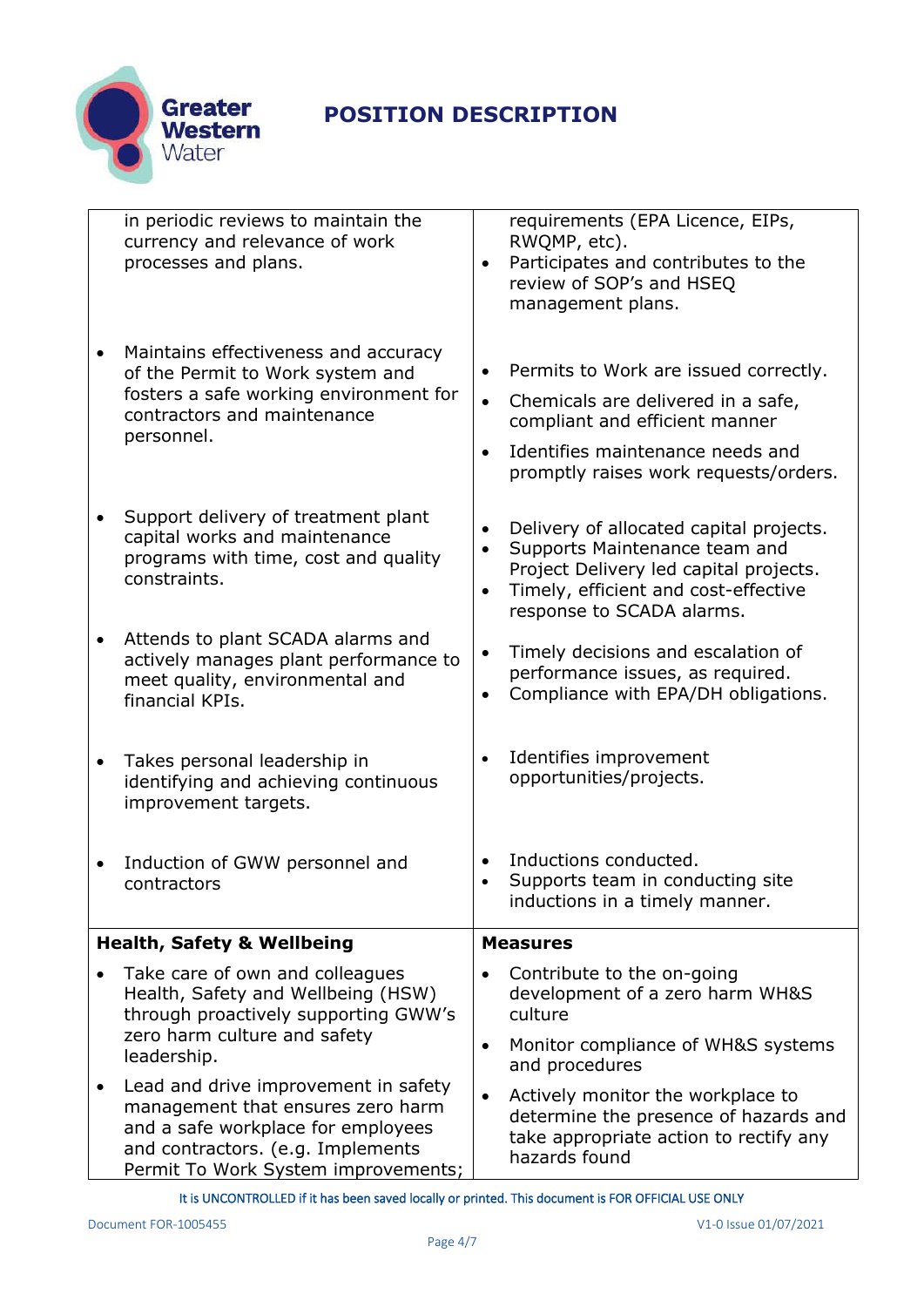

| <b>Implements Chemicals Management</b><br>System Improvements, Runs effective<br>emergency preparedness exercises;<br>Encourages HAZARD reporting and<br>leads follow-up investigation and<br><i>improvements</i> | Participate in WH&S project groups and<br>committees as required |
|-------------------------------------------------------------------------------------------------------------------------------------------------------------------------------------------------------------------|------------------------------------------------------------------|
|-------------------------------------------------------------------------------------------------------------------------------------------------------------------------------------------------------------------|------------------------------------------------------------------|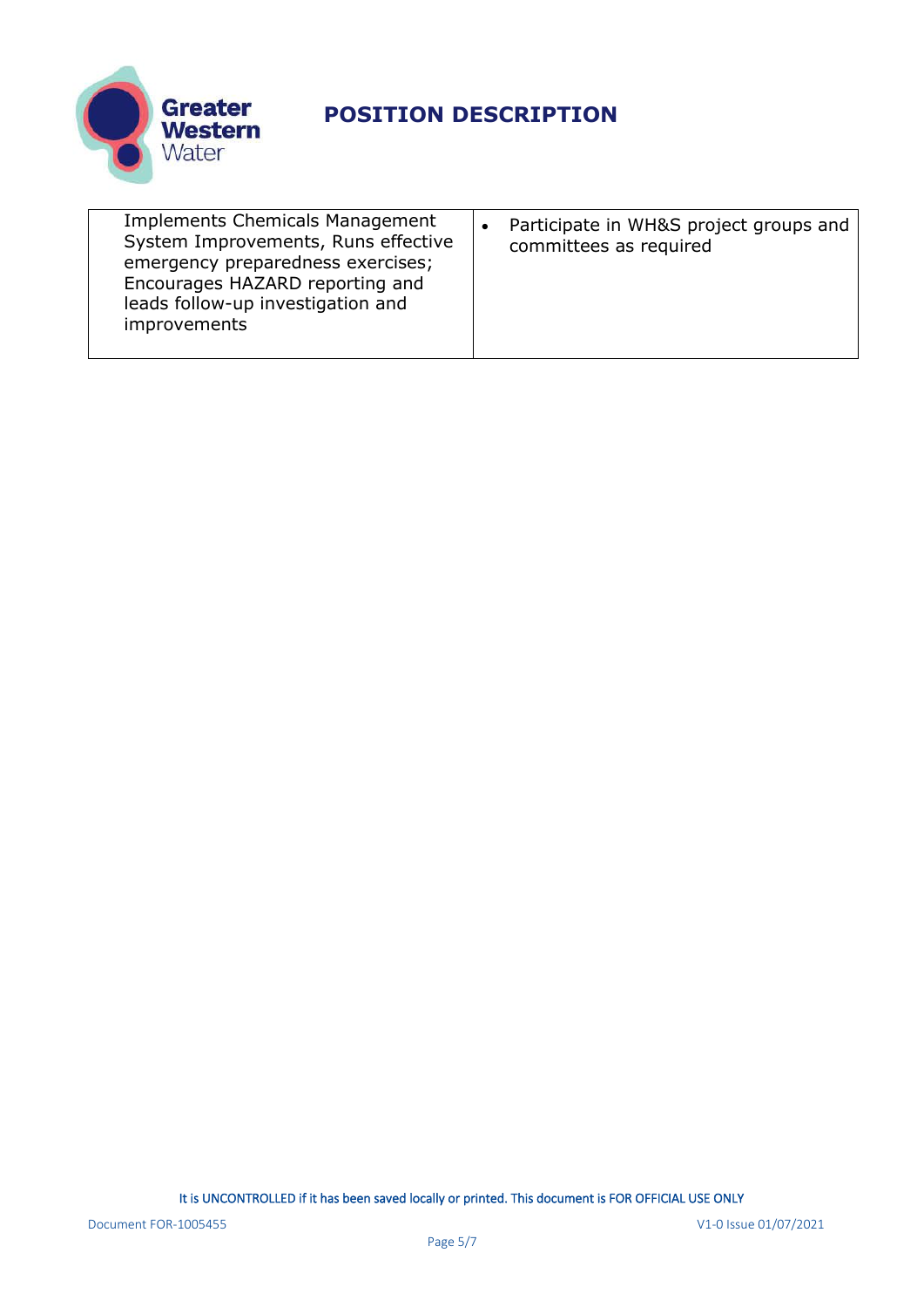

#### **RELATIONSHIPS AND STAKEHOLDERS**

Outline the position's requirements for internal and external communication/negotiation/contact with other people or groups

Concentrate on those communication requirements that are critical to the achievement of the position's primary objective(s).

List any committees, etc the position will be involved with (internally or externally).

| Internal        | Operations and Delivery Solutions (ODS)<br>$\bullet$<br>Wastewater & Reuse<br>$\circ$<br>• Team Leader<br>• Operators in Charge<br>• Senior Operator<br>Maintenance Services and Control Systems<br>$\circ$<br>• Fitters/Instrumentation Technicians<br>Wastewater Process and Operations<br>$\circ$<br>• Process Engineers/Team members<br>Health Safety & Wellbeing team |
|-----------------|----------------------------------------------------------------------------------------------------------------------------------------------------------------------------------------------------------------------------------------------------------------------------------------------------------------------------------------------------------------------------|
| <b>External</b> | Contractors                                                                                                                                                                                                                                                                                                                                                                |

| <b>SKILLS, EXPERIENCE and TECHNICAL KNOWLEDGE</b> |                                                                                                                                                                                                                                                                                                                                                                                                                                                                      |                                                            |
|---------------------------------------------------|----------------------------------------------------------------------------------------------------------------------------------------------------------------------------------------------------------------------------------------------------------------------------------------------------------------------------------------------------------------------------------------------------------------------------------------------------------------------|------------------------------------------------------------|
| <b>Enterprise Skills</b>                          |                                                                                                                                                                                                                                                                                                                                                                                                                                                                      | <b>Proficiency</b>                                         |
| <b>Critical Thinking</b>                          |                                                                                                                                                                                                                                                                                                                                                                                                                                                                      | Foundational                                               |
| Stakeholder & Relationship Management             |                                                                                                                                                                                                                                                                                                                                                                                                                                                                      | Foundational                                               |
| Safety Leadership                                 |                                                                                                                                                                                                                                                                                                                                                                                                                                                                      | Intermediate                                               |
| Resilience & Wellbeing                            |                                                                                                                                                                                                                                                                                                                                                                                                                                                                      | Foundational                                               |
| <b>Decision Making</b>                            |                                                                                                                                                                                                                                                                                                                                                                                                                                                                      | Foundational                                               |
| <b>Delivering Results</b>                         |                                                                                                                                                                                                                                                                                                                                                                                                                                                                      | Foundational                                               |
| <b>Technical</b><br><b>Knowledge</b>              | Knowledge and understanding of sewage/recycled water<br>$\bullet$<br>treatment plants, operations and processes and<br>associated water testing techniques.<br>Demonstrated ability to work with tools, including<br>$\bullet$<br>specialist tools, plant and equipment that may be needed<br>in the position.<br>Proficient computer skills using Microsoft Office, field<br>$\bullet$<br>instruments, alarms, Programmable Logic Controllers<br>(PLCs), SCADA etc. |                                                            |
|                                                   |                                                                                                                                                                                                                                                                                                                                                                                                                                                                      |                                                            |
|                                                   | $\bullet$<br>plant computer monitoring systems.                                                                                                                                                                                                                                                                                                                                                                                                                      | Basic knowledge of mechanical, electrical systems and      |
|                                                   | $\bullet$<br>and data loggers, etc.                                                                                                                                                                                                                                                                                                                                                                                                                                  | Ability to accurately record data, downloading instruments |

It is UNCONTROLLED if it has been saved locally or printed. This document is FOR OFFICIAL USE ONLY